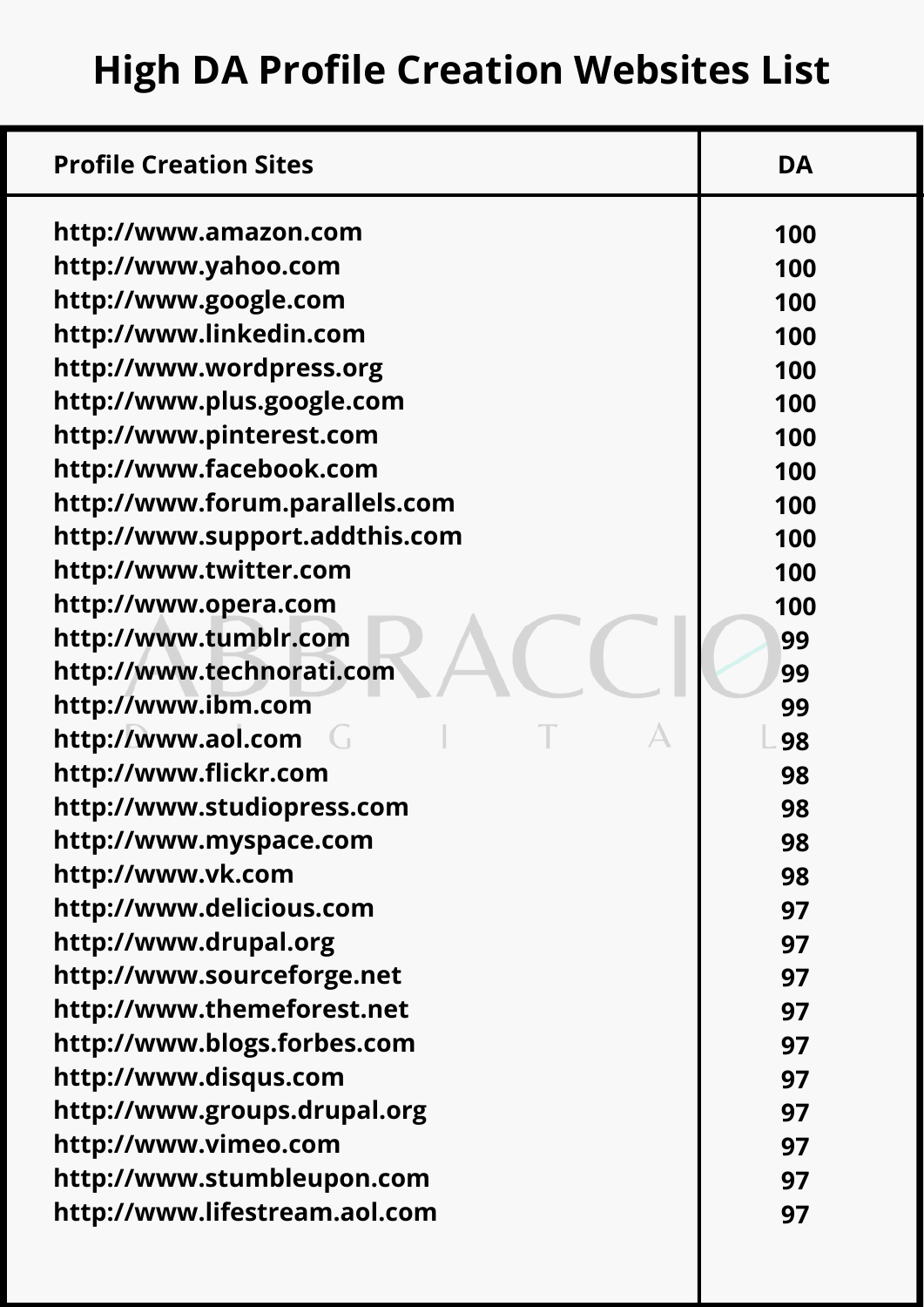**High DA Profile Creation Websites List**

| http://www.wordpress.com<br>97<br>http://www.mashable.com<br>96<br>http://www.slideshare.net<br>96<br>http://www.techcrunch.com<br>96<br>http://www.engadget.com<br>95<br>http://www.slashdot.org<br>95<br>http://www.bit.ly/<br>95<br>http://www.digg.com<br>95<br>http://www.github.com<br>95<br>http://www.scribd.com<br>95<br>http://www.blogger.com<br>95<br>http://www.ted.com<br>95<br>http://www.en.community.dell.com<br>94<br>http://www.imgur.com<br>94<br>http://www.entrepreneur.com<br>94<br>http://www.goodreads.com<br>94<br>http://www.soundcloud.com<br>94<br>http://www.zillow.com<br>94<br>http://www.yelp.com<br>94<br>http://www.diigo.com<br>94<br>http://www.xing.com<br>94<br>http://www.theverge.com<br>94<br>http://www.openstreetmap.org<br>94<br>http://www.kickstarter.com<br>93<br>http://www.en.gravatar.com<br>93<br>http://www.etsy.com<br>93<br>http://www.pahma.berkeley.edu<br>93<br>http://www.moodle.org<br>93<br>http://www.meetup.com<br>93<br>http://www.dribbble.com<br>93 | <b>Profile Creation Sites</b> | <b>DA</b> |
|-----------------------------------------------------------------------------------------------------------------------------------------------------------------------------------------------------------------------------------------------------------------------------------------------------------------------------------------------------------------------------------------------------------------------------------------------------------------------------------------------------------------------------------------------------------------------------------------------------------------------------------------------------------------------------------------------------------------------------------------------------------------------------------------------------------------------------------------------------------------------------------------------------------------------------------------------------------------------------------------------------------------------|-------------------------------|-----------|
|                                                                                                                                                                                                                                                                                                                                                                                                                                                                                                                                                                                                                                                                                                                                                                                                                                                                                                                                                                                                                       |                               |           |
|                                                                                                                                                                                                                                                                                                                                                                                                                                                                                                                                                                                                                                                                                                                                                                                                                                                                                                                                                                                                                       |                               |           |
|                                                                                                                                                                                                                                                                                                                                                                                                                                                                                                                                                                                                                                                                                                                                                                                                                                                                                                                                                                                                                       |                               |           |
|                                                                                                                                                                                                                                                                                                                                                                                                                                                                                                                                                                                                                                                                                                                                                                                                                                                                                                                                                                                                                       |                               |           |
|                                                                                                                                                                                                                                                                                                                                                                                                                                                                                                                                                                                                                                                                                                                                                                                                                                                                                                                                                                                                                       |                               |           |
|                                                                                                                                                                                                                                                                                                                                                                                                                                                                                                                                                                                                                                                                                                                                                                                                                                                                                                                                                                                                                       |                               |           |
|                                                                                                                                                                                                                                                                                                                                                                                                                                                                                                                                                                                                                                                                                                                                                                                                                                                                                                                                                                                                                       |                               |           |
|                                                                                                                                                                                                                                                                                                                                                                                                                                                                                                                                                                                                                                                                                                                                                                                                                                                                                                                                                                                                                       |                               |           |
|                                                                                                                                                                                                                                                                                                                                                                                                                                                                                                                                                                                                                                                                                                                                                                                                                                                                                                                                                                                                                       |                               |           |
|                                                                                                                                                                                                                                                                                                                                                                                                                                                                                                                                                                                                                                                                                                                                                                                                                                                                                                                                                                                                                       |                               |           |
|                                                                                                                                                                                                                                                                                                                                                                                                                                                                                                                                                                                                                                                                                                                                                                                                                                                                                                                                                                                                                       |                               |           |
|                                                                                                                                                                                                                                                                                                                                                                                                                                                                                                                                                                                                                                                                                                                                                                                                                                                                                                                                                                                                                       |                               |           |
|                                                                                                                                                                                                                                                                                                                                                                                                                                                                                                                                                                                                                                                                                                                                                                                                                                                                                                                                                                                                                       |                               |           |
|                                                                                                                                                                                                                                                                                                                                                                                                                                                                                                                                                                                                                                                                                                                                                                                                                                                                                                                                                                                                                       |                               |           |
|                                                                                                                                                                                                                                                                                                                                                                                                                                                                                                                                                                                                                                                                                                                                                                                                                                                                                                                                                                                                                       |                               |           |
|                                                                                                                                                                                                                                                                                                                                                                                                                                                                                                                                                                                                                                                                                                                                                                                                                                                                                                                                                                                                                       |                               |           |
|                                                                                                                                                                                                                                                                                                                                                                                                                                                                                                                                                                                                                                                                                                                                                                                                                                                                                                                                                                                                                       |                               |           |
|                                                                                                                                                                                                                                                                                                                                                                                                                                                                                                                                                                                                                                                                                                                                                                                                                                                                                                                                                                                                                       |                               |           |
|                                                                                                                                                                                                                                                                                                                                                                                                                                                                                                                                                                                                                                                                                                                                                                                                                                                                                                                                                                                                                       |                               |           |
|                                                                                                                                                                                                                                                                                                                                                                                                                                                                                                                                                                                                                                                                                                                                                                                                                                                                                                                                                                                                                       |                               |           |
|                                                                                                                                                                                                                                                                                                                                                                                                                                                                                                                                                                                                                                                                                                                                                                                                                                                                                                                                                                                                                       |                               |           |
|                                                                                                                                                                                                                                                                                                                                                                                                                                                                                                                                                                                                                                                                                                                                                                                                                                                                                                                                                                                                                       |                               |           |
|                                                                                                                                                                                                                                                                                                                                                                                                                                                                                                                                                                                                                                                                                                                                                                                                                                                                                                                                                                                                                       |                               |           |
|                                                                                                                                                                                                                                                                                                                                                                                                                                                                                                                                                                                                                                                                                                                                                                                                                                                                                                                                                                                                                       |                               |           |
|                                                                                                                                                                                                                                                                                                                                                                                                                                                                                                                                                                                                                                                                                                                                                                                                                                                                                                                                                                                                                       |                               |           |
|                                                                                                                                                                                                                                                                                                                                                                                                                                                                                                                                                                                                                                                                                                                                                                                                                                                                                                                                                                                                                       |                               |           |
|                                                                                                                                                                                                                                                                                                                                                                                                                                                                                                                                                                                                                                                                                                                                                                                                                                                                                                                                                                                                                       |                               |           |
|                                                                                                                                                                                                                                                                                                                                                                                                                                                                                                                                                                                                                                                                                                                                                                                                                                                                                                                                                                                                                       |                               |           |
|                                                                                                                                                                                                                                                                                                                                                                                                                                                                                                                                                                                                                                                                                                                                                                                                                                                                                                                                                                                                                       |                               |           |
|                                                                                                                                                                                                                                                                                                                                                                                                                                                                                                                                                                                                                                                                                                                                                                                                                                                                                                                                                                                                                       |                               |           |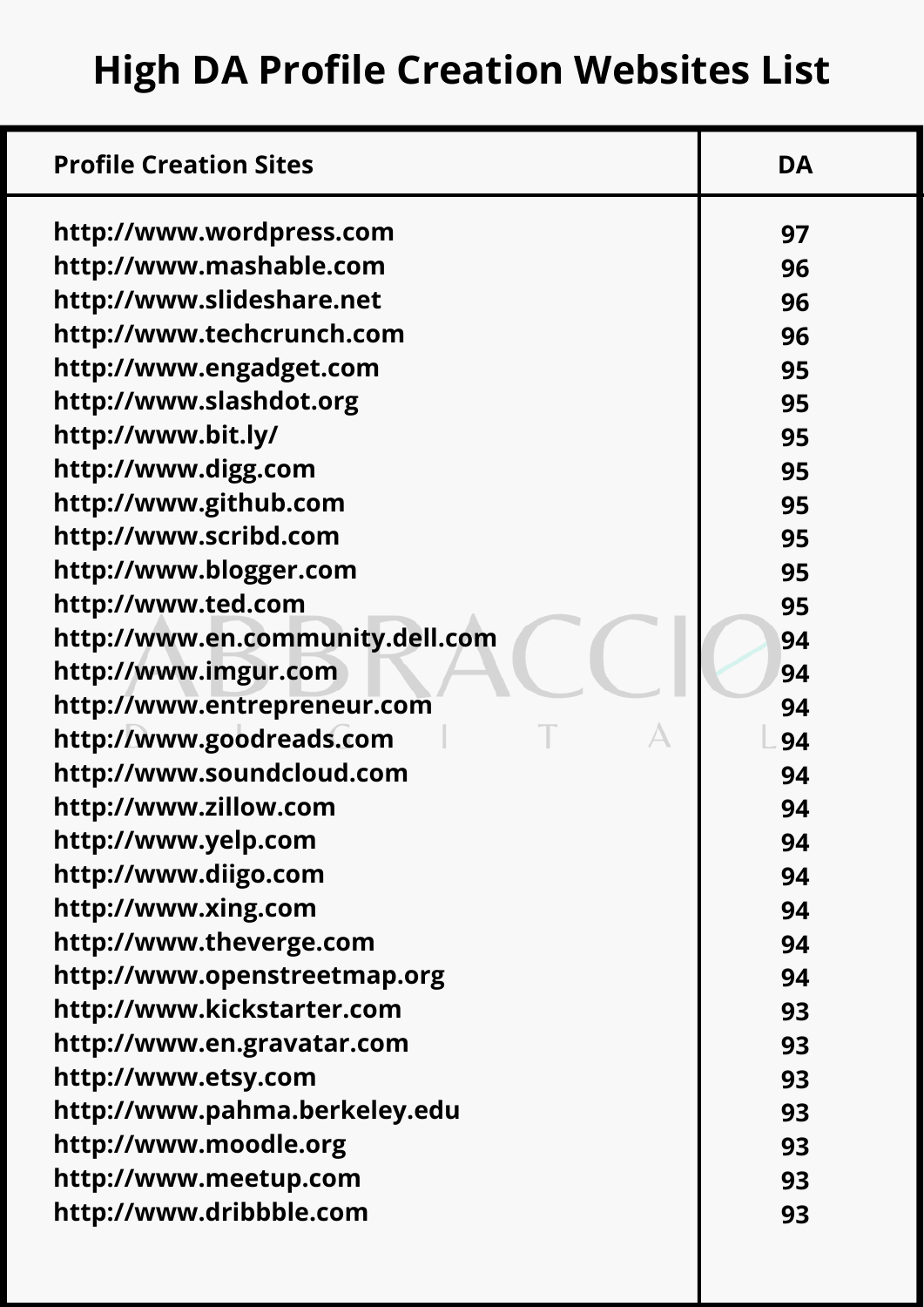| <b>Profile Creation Sites</b>    | <b>DA</b> |
|----------------------------------|-----------|
| http://www.prestashop.com        | 93        |
| http://www.issuu.com             | 93        |
| http://www.livejournal.com       | 93        |
| http://www.salesforce.com        | 93        |
| http://www.deviantart.com        | 93        |
| http://www.wix.com               | 93        |
| http://www.magentocommerce.com   | 92        |
| http://www.lib-forums.lib.sfu.ca | 92        |
| http://www.last.fm               | 92        |
| http://www.buzzfeed.com          | 92        |
| http://www.widgetbox.com         | 92        |
| http://www.change.org            | 91        |
| http://www.behance.net           | 91        |
| http://www.stackoverflow.com     | 91        |
| http://www.friendfeed.com        | 91        |
| http://www.evernote.com          | 91        |
| http://www.bitly.com             | 91        |
| http://www.crunchbase.com        | 91        |
| http://www.excelle.monster.com   | 91        |
| http://www.atlassian.com         | 91        |
| http://www.citysearch.com        | 91        |
| http://www.liveinternet.ru       | 91        |
| http://www.bleacherreport.com    | 91        |
| http://www.chronicle.com         | 91        |
| http://www.arduino.cc/           | 90        |
| http://www.us.viadeo.com         | 90        |
| http://www.free.yudu.com         | 90        |
| http://www.blinklist.com         | 90        |
| http://www.azcentral.com         | 90        |
| http://www.multiply.com          | 90        |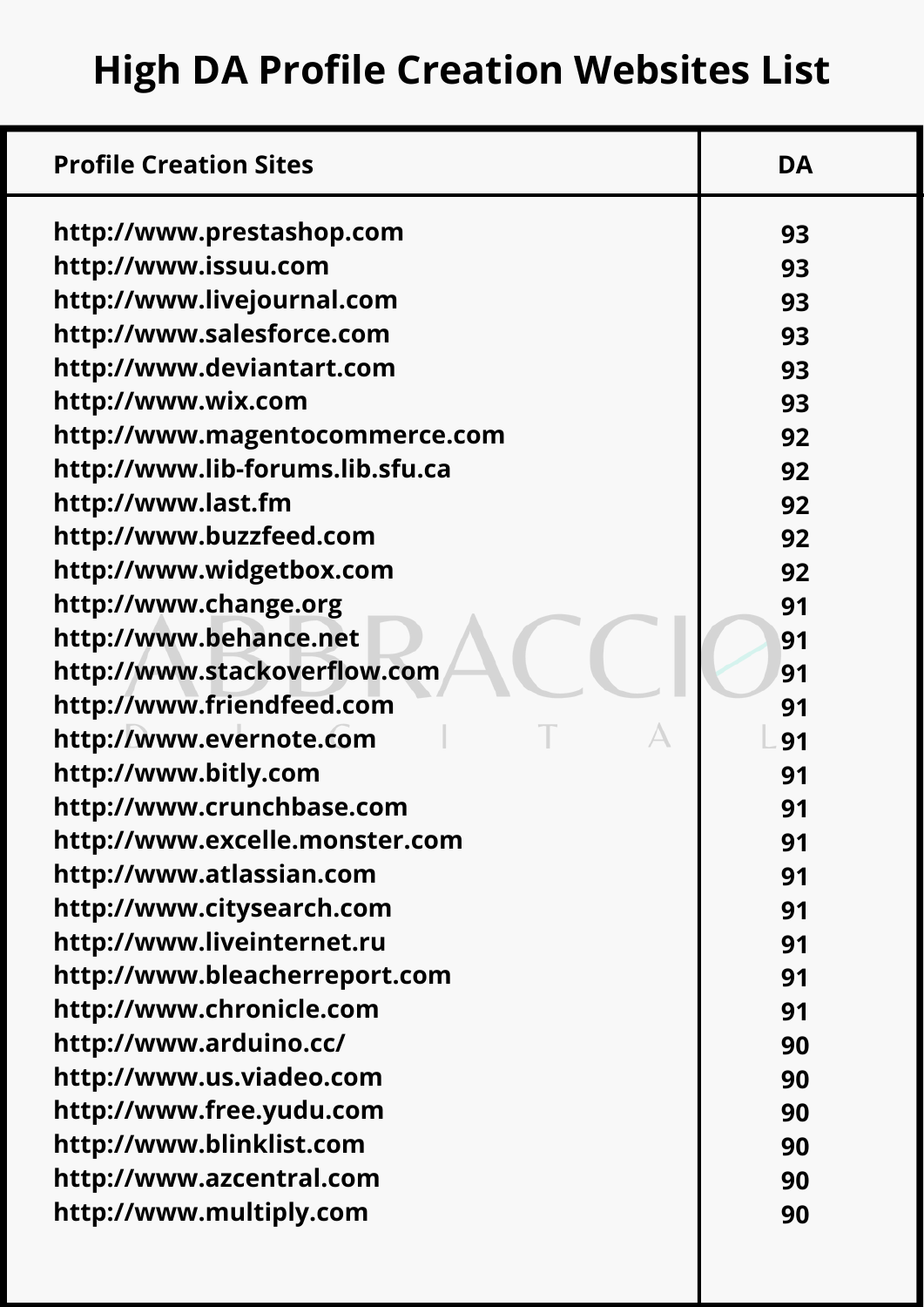| http://wwwforbes.com<br>90<br>http://www.community.thomsonreuters.com<br>90<br>http://www.reverbnation.com<br>90<br>http://www.idealist.org<br>90<br>http://www.foursquare.com<br>90<br>http://www.panoramio.com<br>90<br>http://www.app.blinklist.com<br>90<br>http://www.mixcloud.com<br>89<br>http://www.kiva.org<br>89<br>http://www.indiegogo.com<br>89<br>http://www.about.me<br>89<br>http://www.wikihow.com<br>89<br>http://www.typepad.com<br>89<br>http://www.instructables.com<br>89<br>http://www.4shared.com<br>89<br>http://www.funnyordie.com<br>89<br>http://www.quora.com<br>89<br>http://www.ning.com<br>89<br>http://www.bebo.com<br>89<br>http://www.superpages.com<br>89<br>http://www.newsvine.com<br>89<br>http://www.about.com<br>89<br>http://www.moz.com<br>89<br>http://www.ckeditor.com<br>89<br>http://www.my.fool.com<br>89<br>http://www.connect.cleveland.com<br>88<br>http://www.khanacademy.org<br>88<br>http://www.mendeley.com<br>88<br>http://www.500px.com<br>88<br>http://www.dpreview.com<br>88 | <b>Profile Creation Sites</b> | <b>DA</b> |
|-----------------------------------------------------------------------------------------------------------------------------------------------------------------------------------------------------------------------------------------------------------------------------------------------------------------------------------------------------------------------------------------------------------------------------------------------------------------------------------------------------------------------------------------------------------------------------------------------------------------------------------------------------------------------------------------------------------------------------------------------------------------------------------------------------------------------------------------------------------------------------------------------------------------------------------------------------------------------------------------------------------------------------------------|-------------------------------|-----------|
|                                                                                                                                                                                                                                                                                                                                                                                                                                                                                                                                                                                                                                                                                                                                                                                                                                                                                                                                                                                                                                         |                               |           |
|                                                                                                                                                                                                                                                                                                                                                                                                                                                                                                                                                                                                                                                                                                                                                                                                                                                                                                                                                                                                                                         |                               |           |
|                                                                                                                                                                                                                                                                                                                                                                                                                                                                                                                                                                                                                                                                                                                                                                                                                                                                                                                                                                                                                                         |                               |           |
|                                                                                                                                                                                                                                                                                                                                                                                                                                                                                                                                                                                                                                                                                                                                                                                                                                                                                                                                                                                                                                         |                               |           |
|                                                                                                                                                                                                                                                                                                                                                                                                                                                                                                                                                                                                                                                                                                                                                                                                                                                                                                                                                                                                                                         |                               |           |
|                                                                                                                                                                                                                                                                                                                                                                                                                                                                                                                                                                                                                                                                                                                                                                                                                                                                                                                                                                                                                                         |                               |           |
|                                                                                                                                                                                                                                                                                                                                                                                                                                                                                                                                                                                                                                                                                                                                                                                                                                                                                                                                                                                                                                         |                               |           |
|                                                                                                                                                                                                                                                                                                                                                                                                                                                                                                                                                                                                                                                                                                                                                                                                                                                                                                                                                                                                                                         |                               |           |
|                                                                                                                                                                                                                                                                                                                                                                                                                                                                                                                                                                                                                                                                                                                                                                                                                                                                                                                                                                                                                                         |                               |           |
|                                                                                                                                                                                                                                                                                                                                                                                                                                                                                                                                                                                                                                                                                                                                                                                                                                                                                                                                                                                                                                         |                               |           |
|                                                                                                                                                                                                                                                                                                                                                                                                                                                                                                                                                                                                                                                                                                                                                                                                                                                                                                                                                                                                                                         |                               |           |
|                                                                                                                                                                                                                                                                                                                                                                                                                                                                                                                                                                                                                                                                                                                                                                                                                                                                                                                                                                                                                                         |                               |           |
|                                                                                                                                                                                                                                                                                                                                                                                                                                                                                                                                                                                                                                                                                                                                                                                                                                                                                                                                                                                                                                         |                               |           |
|                                                                                                                                                                                                                                                                                                                                                                                                                                                                                                                                                                                                                                                                                                                                                                                                                                                                                                                                                                                                                                         |                               |           |
|                                                                                                                                                                                                                                                                                                                                                                                                                                                                                                                                                                                                                                                                                                                                                                                                                                                                                                                                                                                                                                         |                               |           |
|                                                                                                                                                                                                                                                                                                                                                                                                                                                                                                                                                                                                                                                                                                                                                                                                                                                                                                                                                                                                                                         |                               |           |
|                                                                                                                                                                                                                                                                                                                                                                                                                                                                                                                                                                                                                                                                                                                                                                                                                                                                                                                                                                                                                                         |                               |           |
|                                                                                                                                                                                                                                                                                                                                                                                                                                                                                                                                                                                                                                                                                                                                                                                                                                                                                                                                                                                                                                         |                               |           |
|                                                                                                                                                                                                                                                                                                                                                                                                                                                                                                                                                                                                                                                                                                                                                                                                                                                                                                                                                                                                                                         |                               |           |
|                                                                                                                                                                                                                                                                                                                                                                                                                                                                                                                                                                                                                                                                                                                                                                                                                                                                                                                                                                                                                                         |                               |           |
|                                                                                                                                                                                                                                                                                                                                                                                                                                                                                                                                                                                                                                                                                                                                                                                                                                                                                                                                                                                                                                         |                               |           |
|                                                                                                                                                                                                                                                                                                                                                                                                                                                                                                                                                                                                                                                                                                                                                                                                                                                                                                                                                                                                                                         |                               |           |
|                                                                                                                                                                                                                                                                                                                                                                                                                                                                                                                                                                                                                                                                                                                                                                                                                                                                                                                                                                                                                                         |                               |           |
|                                                                                                                                                                                                                                                                                                                                                                                                                                                                                                                                                                                                                                                                                                                                                                                                                                                                                                                                                                                                                                         |                               |           |
|                                                                                                                                                                                                                                                                                                                                                                                                                                                                                                                                                                                                                                                                                                                                                                                                                                                                                                                                                                                                                                         |                               |           |
|                                                                                                                                                                                                                                                                                                                                                                                                                                                                                                                                                                                                                                                                                                                                                                                                                                                                                                                                                                                                                                         |                               |           |
|                                                                                                                                                                                                                                                                                                                                                                                                                                                                                                                                                                                                                                                                                                                                                                                                                                                                                                                                                                                                                                         |                               |           |
|                                                                                                                                                                                                                                                                                                                                                                                                                                                                                                                                                                                                                                                                                                                                                                                                                                                                                                                                                                                                                                         |                               |           |
|                                                                                                                                                                                                                                                                                                                                                                                                                                                                                                                                                                                                                                                                                                                                                                                                                                                                                                                                                                                                                                         |                               |           |
|                                                                                                                                                                                                                                                                                                                                                                                                                                                                                                                                                                                                                                                                                                                                                                                                                                                                                                                                                                                                                                         |                               |           |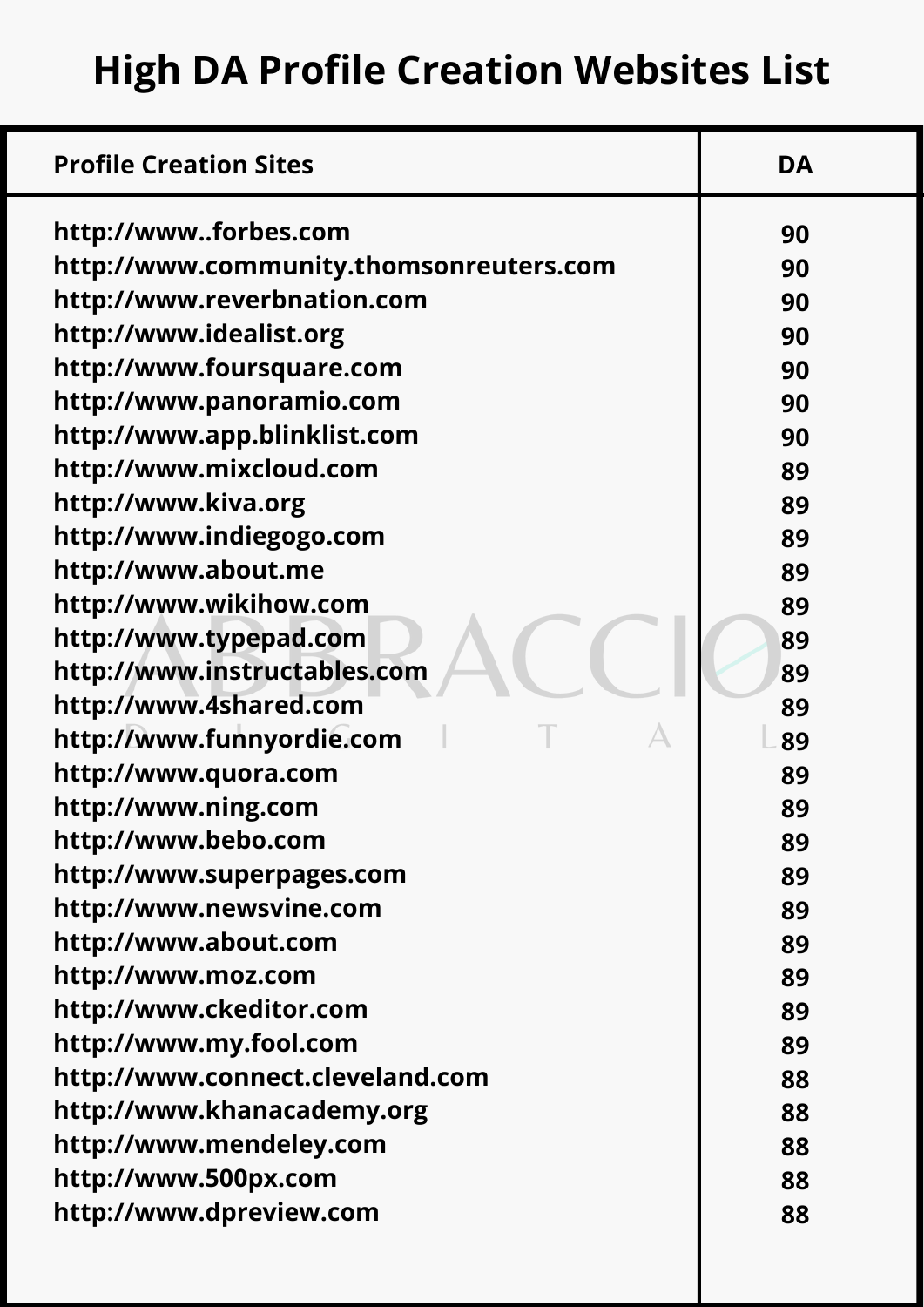| http://www.hubpages.com             | 88 |
|-------------------------------------|----|
| http://www.polyvore.com             | 88 |
| http://www.imagemagick.org          | 87 |
| http://www.community.good.is        | 87 |
| http://www.good.is                  | 87 |
| http://www.appleinsider.com         | 87 |
| http://www.collegehumor.com         | 87 |
| http://www.fark.com                 | 87 |
| http://www.purevolume.com           | 87 |
| http://www.plurk.com                | 87 |
| http://www.rottentomatoes.com       | 87 |
| http://www.flattr.com               | 87 |
| http://www.creativebloq.com         | 87 |
| http://www.flavors.me               | 87 |
| http://www.ucdavis.edu              | 87 |
| http://www.manta.com                | 87 |
| http://www.techdirt.com             | 86 |
| http://www.blogcatalog.com          | 86 |
| http://www.friendster.com           | 86 |
| http://www.dailykos.com             | 86 |
| http://www.sbnation.com             | 86 |
| http://www.getsatisfaction.com      | 86 |
| http://www.biosurvey.ou.edu/        | 86 |
| http://www.jimdo.com                | 86 |
| http://www.independent.academia.edu | 86 |
| http://www.cheezburger.com          | 86 |
| http://www.webnode.com              | 85 |
| http://www.zimbio.com               | 85 |
| http://www.podbean.com              | 85 |